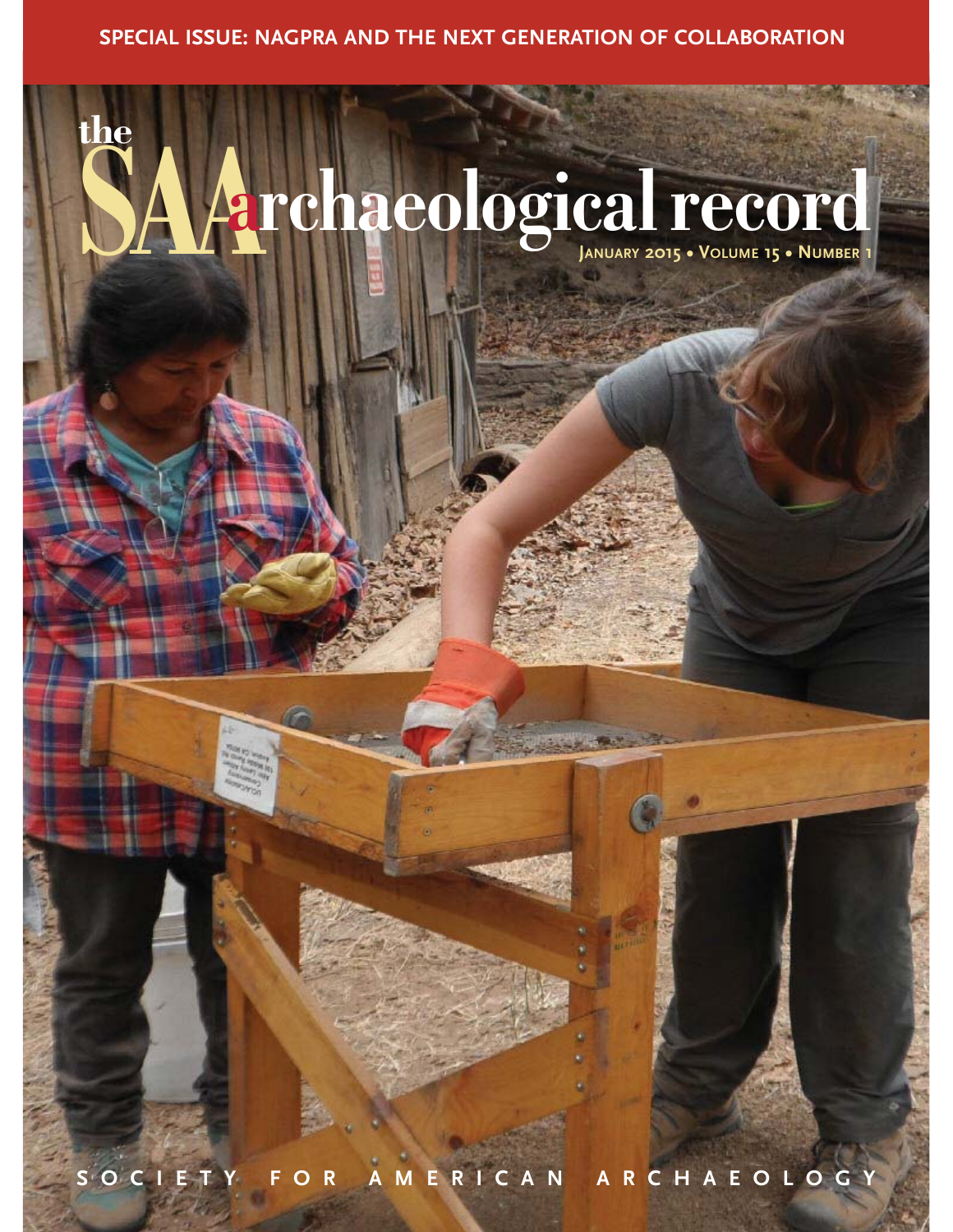

# *The Magazine of the Society for American Archaeology*  **Volume 15, No. 1 January 2015**

| Editor's Corner                                                          | 2            | Anna Marie Prentiss                                |
|--------------------------------------------------------------------------|--------------|----------------------------------------------------|
| From the President                                                       | 3            | Jeffrey H. Altschul, RPA                           |
| In Brief                                                                 | 4            | Tobi A. Brimsek                                    |
| SAA Publications and Open Access                                         | 5            | Diane Gifford-Gonzalez                             |
| Volunteer Profile: Emily Wilkerson                                       | $\mathbf{b}$ |                                                    |
| Heritage Under Threat: Saving the<br>Ancient Gardens of Istanbul, Turkey | 7            | Chantel White, Aleksandar Shopov, and Aksel Casson |

# **NAGPRA AND THE NEXT GENERATION OF COLLABORATION**

NAGPRA and the Next Generation of Collaboration Repatriating Human Remains in the Absence of Consent Beyond 10.11: Repatriation of Culturally Unidentifiable Remains from Areas Unknown Repatriation of "Culturally Unidentifiable" Human Remains: The View from Fort Vancouver Ho'eexokre 'eyookuuka'ro "We're Working with Each Other": The Pimu Catalina Island Project Of Homelands and Archaeology: Indigenous, Collaborative Approaches to Archaeology with Two California Tribal Communities

Climate Change, Archaeology, And Tribal Collaboration: A View From California

> Repatriation and the Initial Steps Taken on Common Ground

Of Foodways, Human Remains, and Health: NAGPRA as a Catalyst for Common-Ground Research

In Memoriam: Dr. George Stuart

- **11** *Sara L. Gonzalez and Ora Marek-Martinez*
- **14** *Chip Colwell and Stephen E. Nash*
- **17** *Megon Noble*
- **21** *Ian Kretzler*
- **25** *Desireé R. Martinez and Wendy G. Teeter*
- **29** *Sara L. Gonzalez*
- **33** *Michael Newland, M.A., RPA*
- **36** *Dorothy Lippert*
- **39** *Alston V. Thoms*

**43** *Norman Hammond*



*On the cover: Priscilla Naylor (Paiute), former Tribal Historic Preservation Officer for Fort Independence and undergraduate Jenna Rempfert screen during the 2013 PCIAFS field season. Photographer: Desireé R. Martinez.*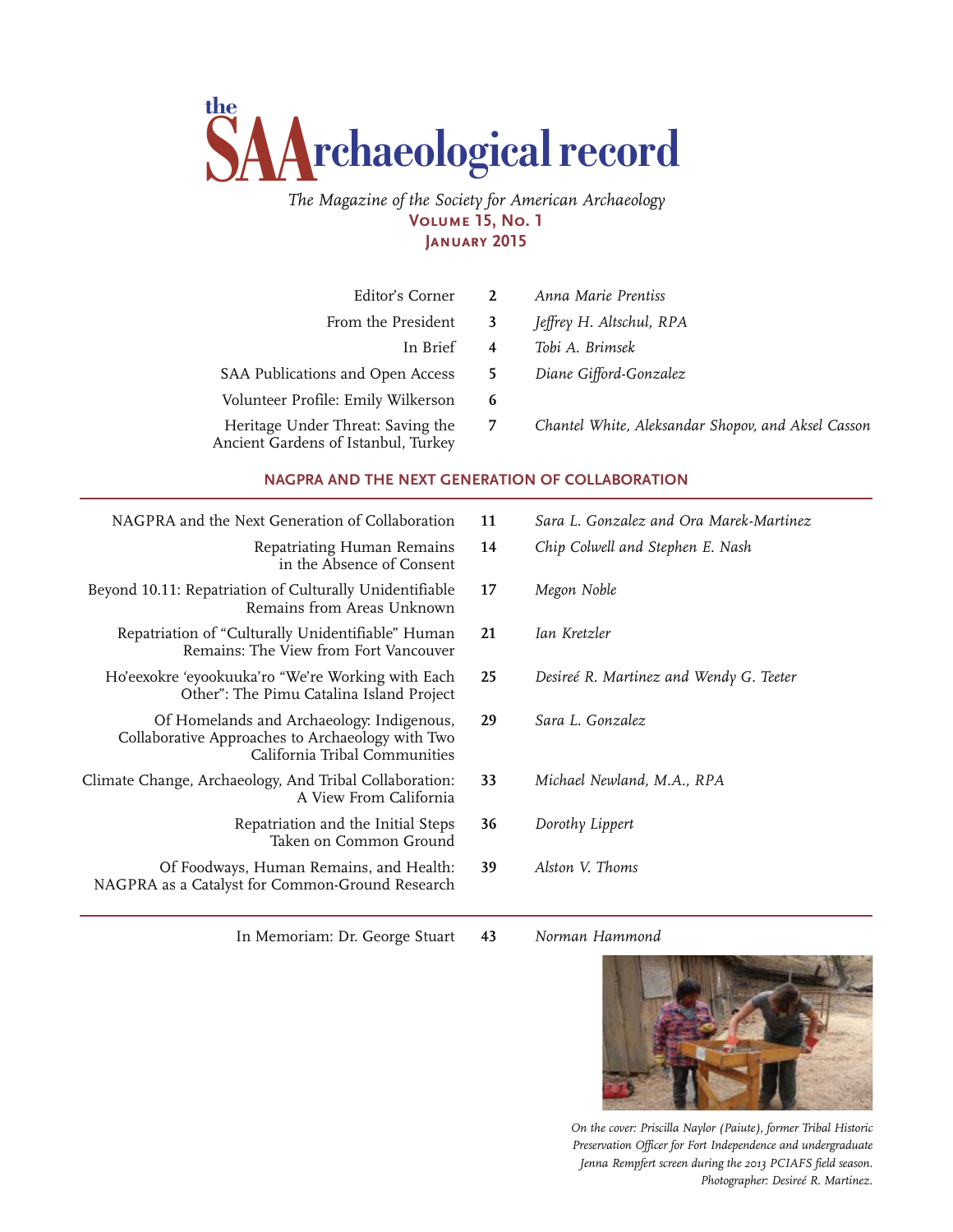

*The Magazine of the Society for American Archaeology*  **Volume 15, No. 1 January 2015**

### $@:002@6$

*The SAA Archaeological Record* (ISSN 1532-7299) is published five times a year and is edited by Anna Marie Prentiss. Submissions should be sent to Anna Marie Prentiss, anna .prentiss@umontana.edu, Department of Anthropology, The University of Montana, Missoula, MT 59812.

Deadlines for submissions are: December 1 (January), February 1 (March), April 1 (May), August 1 (September), and October 1 (November). Advertising and placement ads should be sent to SAA headquarters, 1111 14th St. NW, Suite 800, Washington, DC 20005.

*The SAA Archaeological Record* is provided free to members and subscribers to *American Antiquity* and *Latin American Antiquity* worldwide. *The SAA Archaeological Record* can be found on the Web in PDF format at www.saa.org.

SAA publishes *The SAA Archaeological Record* as a service to its members and constituencies. SAA, its editors, and staff are not responsible for the content, opinions, and information contained in *The SAA Archaeological Record*. SAA, its editors, and staff disclaim all warranties with regard to such content, opinions, and information published in *The SAA Archaeological Record* by any individual or organization; this disclaimer includes all implied warranties of merchantability and fitness. In no event shall SAA, its editors, and staff be liable for any special, indirect, or consequential damages, or any damages whatsoever resulting from loss of use, data, or profits arising out of or in connection with the use or performance of any content, opinions, or information included in *The SAA Archaeological Record*.

Copyright ©2015 by the Society for American Archaeology. All Rights Reserved.

# **EDITOR'S CORNER**

# **Anna Marie Prentiss**

*Anna Marie Prentiss is Professor in the Department of Anthropology at The University of Montana.*

**W**e are kicking off 2015 with a special issue of *The SAA Archaeological Record*, titled "NAGPRA and the Next Generation of Collaboration," guest edited by Sara L. Gonzalez and Ora Marek-Martinez. As pointed out by Gonzalez and Marek-Martinez, the SAA convened a retreat at the Amerind Foundation in Dragoon, Arizona, during 2010 to provide an opportunity for discussions between the SAA Executive Board and Committees on Native American Relations and Repatriation. While the specific focus of the 2010 retreat concerned implementation of 43 CFR 10.11, the Regulations for the Disposition of Culturally Unidentified Human Remains, outcomes of those discussions were much wider-reaching and included development of special issues of *The SAA Archaeological Record*. This issue is the second in this series, emphasizing NAGPRA and the collaborative process.

Contributions to this issue are diverse, spanning consultation under 43 CFR 10.11 to a range of other kinds of collaborations. Colwell and Nash address, among other things, challenges of consultation concerning unclaimed Native American and non-Native American human remains in the Denver Museum of Nature and Science. They offer some creative approaches that will surely generate further discussion. Noble reviews the collaborative process by which the Burke Museum and the University of Washington Anthropology Department developed solutions regarding repatriation of human remains with statuses ranging from "with" to "lacking" provenience. Similarly, Kretzler discusses repatriation and the collaborative process at Fort Vancouver National Historic Site. Martinez and Teeter introduce the Pima Catalina Island Project and its emphasis on indigenous archaeology, Tongva perspectives on their past, and training of tribal cultural resource practitioners. Gonzalez discusses two projects involving indigenous archaeology and collaboration. Her article contributes to a wider discussion concerning indigenous research methods, interpretive frameworks, and practical outcomes. Newland also emphasizes practical outcomes of collaborative archaeological research with an emphasis on climate change and California coastal sites. Lippert reflects from personal and professional standpoints on disciplinary changes, particularly associated with repatriation, since the publication (1997) of her now classic article, "In Front of the Mirror." Thoms ties together personal growth, tribal consultation, and the myriad of positive outcomes of collaborations with indigenous people. All in all, I think this is an incredibly important special issue of *The SAA Archaeological Record* that deserves significant attention from our readership.

I close with two additional notes. Considerations of Open Access (OA) publishing are ongoing within the SAA. Be sure to read incoming SAA President Diane Gifford-Gonzalez's column for insight into the latest discussions. Finally, preservation of the archaeological record itself remains a series global concern. White, Shopov, and Casson introduce the crisis and challenges of saving the ancient gardens of Istanbul, Turkey. Action is needed!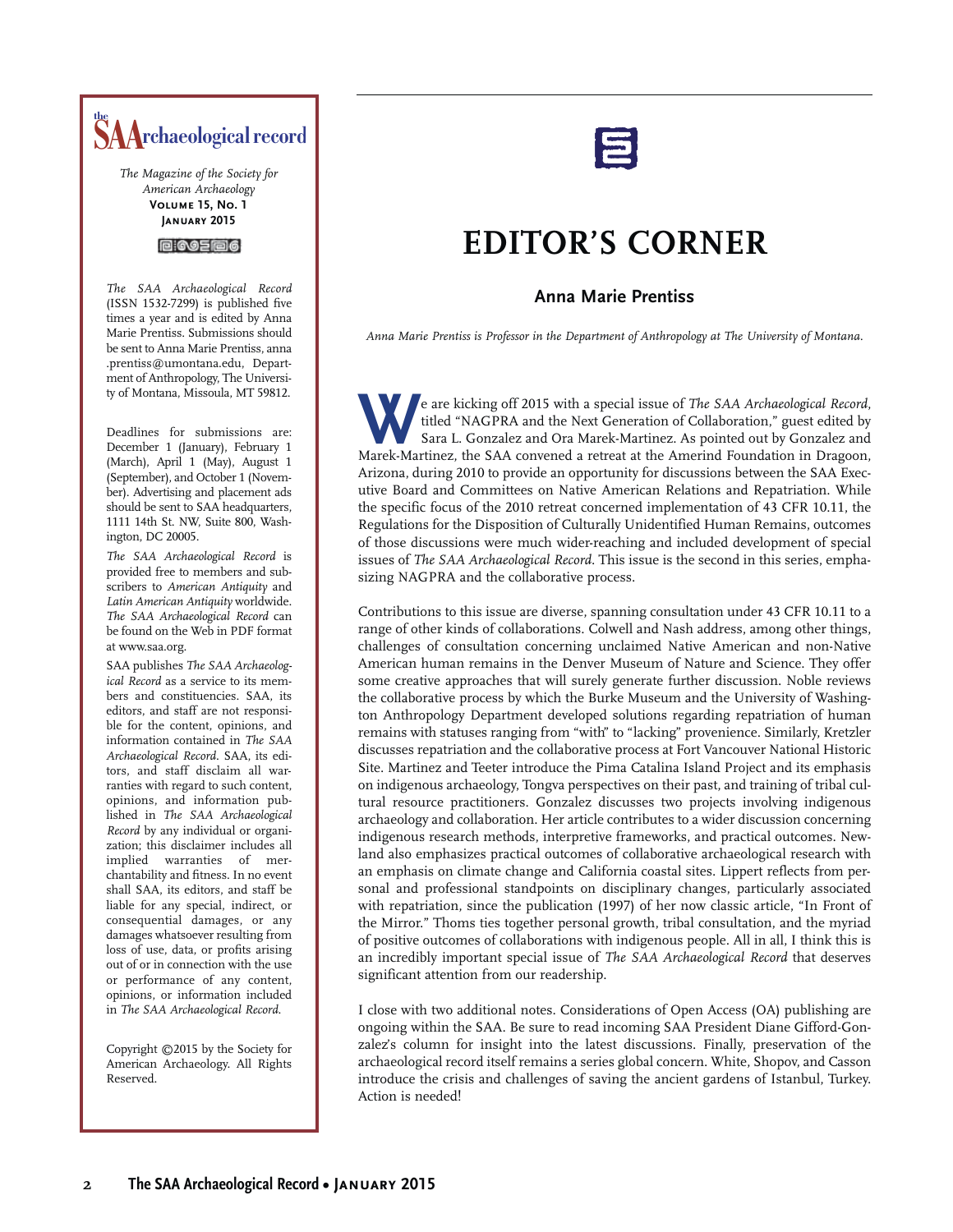# **HO'EEXOKRE 'EYOOKUUKA'RO "WE'RE WORKING WITH EACH OTHER"**

**THE PIMU CATALINA ISLAND PROJECT**

**Desireé R. Martinez and Wendy G. Teeter**

*Desireé R. Martinez, M.A., is an archaeologist at Cogstone Resource Management. Wendy G. Teeter, Ph.D., is Curator of Archaeology at the Fowler Museum, UCLA.*

or decades, Tongva (Gabrielino) community members, the original inhabitants of the Los Angeles Basin, have actively battled multiple misconceptions about the community and its origins: that they are extinct: bers, the original inhabitants of the Los Angeles Basin, have actively battled multiple misconceptions about the community and its origins: that they are extinct; are relative latecomers to southern California, arriving as part of the "Shoshonean Wedge"; or are an imagined community of Mexican Americans lying about their heritage for personal gain and notoriety. These misinformed interpretations have hindered the Tongva community's ability to assert their sovereign rights over the treatment of their cultural items, sacred spaces, and ancestral remains under the Native American Graves Protection and Repatriation Act (NAG-PRA). As a result, Tongva community members have created a number of educational programs at local museums and heritage sites to provide accurate information. However, these public programs do not necessarily reach the archaeologists who shape the academic discourse regarding Tongva history and cultural lifeways. To combat this situation, the Tongva community is working with scholars to develop research programs, such as the authors' Pimu Catalina Island Archaeology Project (PCIAP), to demonstrate that the Tongva are a vibrant living cultural community with a deep history within its southern California traditional territory. Most importantly, *Ho'eexokre 'eyookuuka'ro,* "We're working with each other," to ensure that Tongva history is represented in a way that honors the ancestors and told from a Tongva point of view.

# **Pimu Catalina Island Archaeology Project and Indigenous Archaeology**

The Pimu Catalina Island Archaeology Project (PCIAP), a collaborative project with members of the Tongva community, conducts research to dispel the imagined cultural history of Santa Catalina Island in particular, and Tongva territory generally. Conceived in 2007 by the authors and Cindi Alvitre, the Most Likely Descendant (MLD) for Catalina Island as identified by the California Native American Heritage Commission (NAHC), PCIAP uses an indigenous archaeology approach to teach and understand the Tongva past. *Indigenous archaeology* was originally defined as "archaeology done with, for and by indigenous people". Our approach integrates Tongva perspectives during research development, execution, analysis, interpretation, and presentation. We decolonize traditional research agendas by acknowledging issues such as power, control, and authority within archaeological interpretation. Although some archaeologists fear that an indigenous archaeology approach favors indigenous perspectives over others, that is not the case. The mission is to create an archaeological future that incorporates and integrates a multiplicity of voices, both Native American and non-Native American, to narrate the stories of the past, stories that are empirically grounded collaborative research.

## **Countering Extinction**

Although PCIAP has a number of traditional archaeological research objectives, of paramount importance is attending to the immediate needs of the Tongva community (see Teeter et al. 2013). One such need, as briefly described in the introduction, is correcting the idea that the Tongva are extinct. This perception was based on the limited research methods and definitions used by early researchers while trying to quickly document the "vanishing" California Native American cultures in the late nineteenth and early twentieth centuries. The death of the Tongva was propagated in the writings of Alfred L. Kroeber, considered the father of Native California ethnography. However, this "extinction" runs counter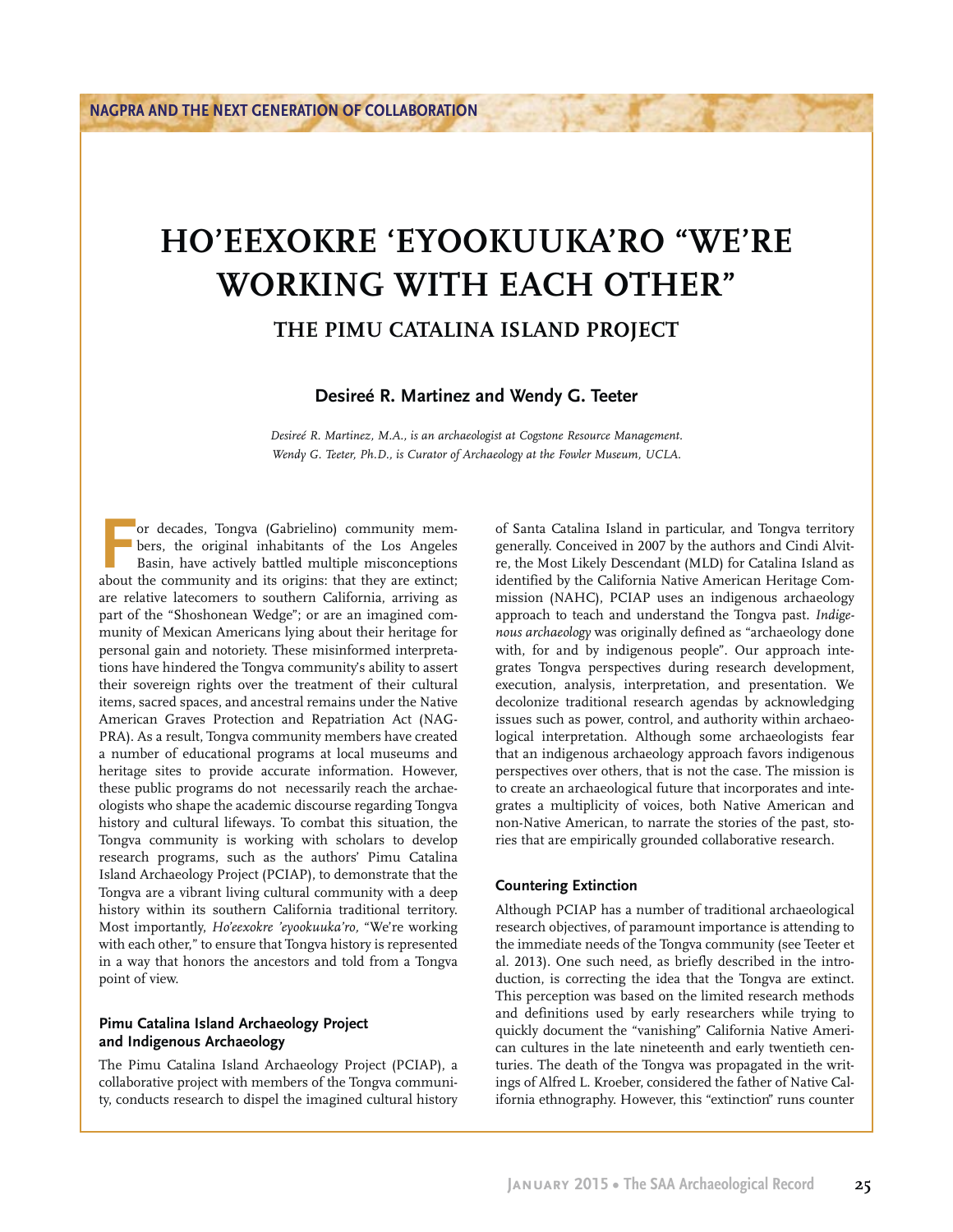to the active cultural lifeways, as detailed in Tongva family histories.

What Kroeber and others did not consider while trying to identify intact California Native American communities was the historical trauma endured by these same communities as a result of the violent colonial settler practices of the last 300 years. The Spanish Christian missionaries forced the Tongva to strip away the visible signs of their "paganess," with mission neophytes learning to curtail their "Indian" practices while under the watchful eye of the priests. During the American period, the outward expression of Tongva identity continued to be hidden due to multiple state and locally sanctioned atrocities such as the California State Legislature paying bounties for Native American heads and scalps, as well as the routine incarceration and subsequent auctioning off of "drunken" Native Americans to Californios by Los Angeles city officials. To avoid these de-humanizing and degrading practices, Tongva community members hid in plain sight, taking on Spanish and Mexican cultural traits outwardly (clothing, speech, mannerisms, etc.) to avoid being identified as Tongva. Their very survival depended on society believing they belonged to any other cultural group other than a Native American community.

Although Tongva community members seemed to have assimilated into the greater Los Angeles Hispanic culture, in private and outside the view of government officials and the general public, they continued to practice their traditional Tongva culture and traditions to ensure transmission of these practices to the future generations.

# **Reclaiming History**

Ethnographic and archaeological essays of southern California propagate the notion that the Takic-speaking Tongva moved into the southern California from the Great Basin around 4,000 Before Present (B.P.), "wedging" themselves between the Hokan-speaking Chumash, located to the north, and the Yuman-speaking Kumeyaay, located to the south. Originating in Alexander S. Taylor's observation, on the physical location of language groups in the mid-nineteenth century, Alfred Kroeber legitimized the theory through his research, which is now accepted as fact and without need for further evidence by most California archaeologists. This Shoshonean Wedge, or Shoshonean "intrusion" theory, is counter to the Tongva community's knowledge about their history and origins. Tongva oral tradition states that the Tongva have always lived in their traditional territory, with their emergence into this world occurring at Puvungna, a well-known village site with cultural exposures documented in Long Beach on the campuses of Rancho Los Alamitos, California State University, Long Beach, and the Veterans Administration Long Beach Healthcare System facility.

Despite the community's deep and ongoing history, the uncritical acceptance of the "wedge" theory has ramifications for the Tongva's attempts to claim cultural affiliation to human remains and items older than 4,000 B.P. under NAG-PRA. Cultural affiliation is determined between a tribe and human remains when "the preponderance of the evidence based on geographical, kinship, biological, archeological, anthropological, linguistic, folklore, oral tradition, historical evidence, or other information or expert opinion" reasonably leads to that conclusion. However, as discussed above, the academic foundation "wedge" theory has already decided that some other Native American community lived on the land prior to Tongva settlement, often leaving Tongva repatriation claims to be denied.

As the authors have described in their recent article "Returning the tataayiyam honuuka' (Ancestors) to the Correct Home: The Importance of Background Investigations for NAGPRA Claims" many scholars have used data (ie, skeletal measurements) from human remains looted by Ralph Glidden to support the interpretation of the relatively recent arrival of the Tongva to the Los Angeles Basin. Based on the authors' and others work through provenience, provenance, and physical anthropological research, it can no longer be assumed that the human remains within early nineteenth century collections are either Tongva or Chumash. Instead, other ethnicities have been identified, possibly as a result of Glidden's practice of buying human remains regardless of origin. As a result "any conclusions drawn from Glidden's problematic skeletal collection should be considered suspect" (Martinez et al. 2014). PCIAP is re-evaluating the data used to support these provocative theories to ensure that Tongva history is accurately portrayed.

# **Educating the Future: Tongva Perspectives at the Forefront**

In order to support and widen the use and value of indigenous archaeology as an approach, PCIAP developed the Pimu Catalina Island Archaeology Field School (PCIAFS) to expose potential future archaeologists to a Tongva perspective of the archaeological record and the surrounding environment, whose history on the southern Channel Islands and the mainland is 10,000 years long (Figure 1). First taught through the University of California, Los Angeles (UCLA), and now offered through California State University, Northridge, PCIAFS students learn that artifacts should not be val-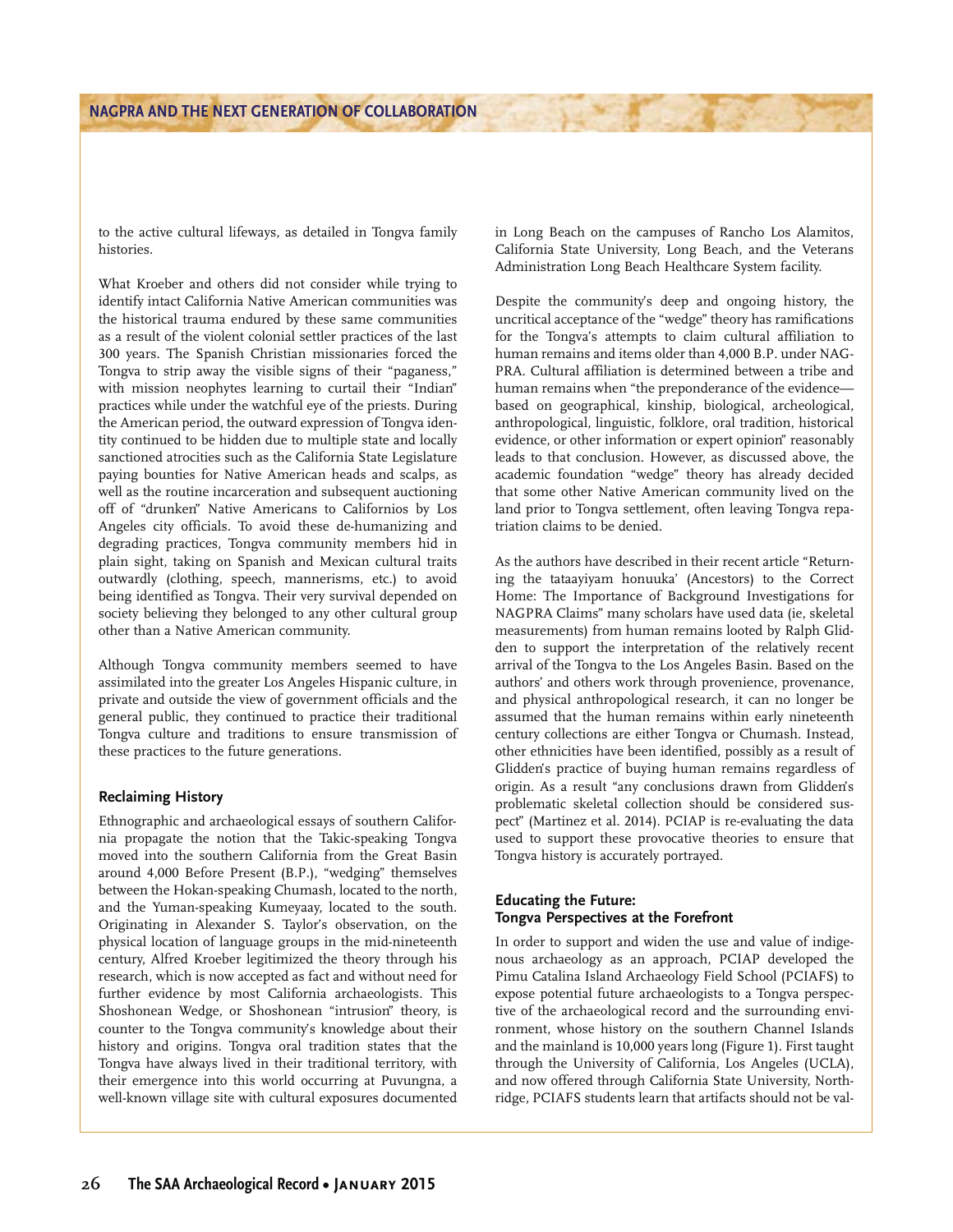

*Figure 1. Priscilla Naylor (Paiute), former Tribal Historic Preservation Officer for Fort Independence and undergraduate Jenna Rempfert screen during the 2013 PCIAFS field season. Photographer: Desireé R. Martinez.*

ued solely for their research potential. Via guest lectures and hands-on workshops lead by Tongva and other Native American community members, students are taught that archaeological sites, artifacts, and the natural landscape are viewed as ancestors that are to be honored and respected. They are not things to be managed, but instead are infused with life and power, and need protection (Figure 2). Certified by the Register of Professional Archaeologists (RPA), students learn directly from Tongva community members how archaeology, development, and the cultural resources management industry have impacted their ability to practice and maintain their cultural and spiritual traditions along with rigorous and innovative archaeological methods and techniques that forefront minimally invasive procedures. Through this unique experience, the authors hope students acknowledge that the Native American present is directly connected to their past and future, and will take this realization with them to their future archaeological endeavors with the highest ethical standards. By the end of our seventh season, we will have trained more than 82 students from all over the country and documented more than 100 sites.

# **Reciprocity of Knowledge: Native Cultural Resources Practitioners' Training**

An inherent practice within southern California Native American communities is reciprocity. In the past, reciprocity usually took the form of goods or food given to those in need, knowing that they would be returned to the provider at some future date. Reciprocity not only solidified cultural and social



*Figure 2. Undergraduate Andy Gonzalez learns to leach ground acorns during the 2013 PCIAFS Native Foods Workshop. Photographer: Desireé R. Martinez.*

ties, but also ensured cultural and physical survival during times of stress, environmental or otherwise. Community members who had access to the most resources usually gave the most. The authors have accumulated a vast amount of knowledge regarding the protection of cultural resources and felt that this information should be shared with not only Tongva community members, but with other Native American communities. Although we assumed we would be able to share this knowledge through PCIAFS, we found that potential California Native American community members were unable to attend PCIAFS due to familial obligations and work responsibilities. Additionally, since the course was offered through a university, the cost of attendance was often prohibitive, especially for tribal members from impoverished non-federally recognized tribes. As a result, we created the Pimu Catalina Island Native Cultural Resources Practitioners' Training in 2010. This intensive week-long course used the same pedagogical premise as the regular field school and was open to tribal monitors, Tribal Historic Preservation Officers (THPOs), or concerned tribal members who worked with tribal cultural resources in an official or unofficial capacity (Figure 3). Participants are not only introduced to traditional archaeological method and theory, but they are also introduced to federal and state environmental review process and learn how they can effectively participate in such processes. Additionally, critical strategies were shared with participants on how to respond to consultation request letters and evaluate cultural resources assessments and Environmental Impact Reports (EIRs)/Environmental Impact Statements (EISs) while being mindful of their